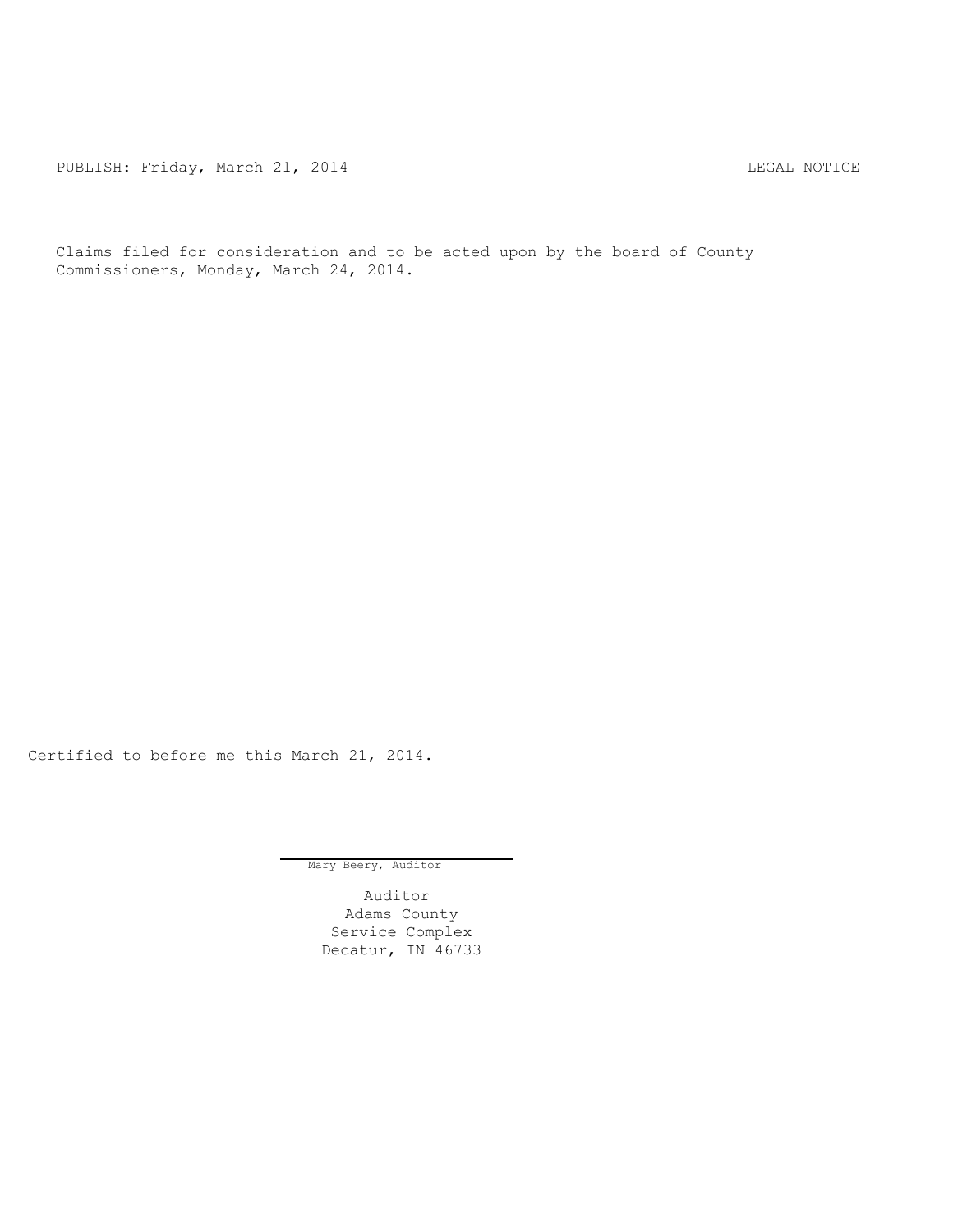

## **Claims Docket for Newspaper Adams County, Indiana**

## For Period: **2/25/2014** to **3/10/2014**

*313 W. Jefferson St. Decatur, IN 46733 (219) 724-2600*

## Date Claims to be Paid: **3/24/2014**

| <b>Vendor</b>                                    | Amount     | <b>Vendor</b>                              | Amount    |
|--------------------------------------------------|------------|--------------------------------------------|-----------|
| Adams Memorial Hospital                          | 2,204.80   | Adams County Solid Waste                   | 30.75     |
| Indiana Michigan Power                           | 10,555.78  | Appraisal Research Corporation             | 175.00    |
| Arnold Lumber Co., Inc.                          | 23.46      | Baker And Sons Plumbing &                  | 103.40    |
| Berne Tri-Weekly News                            | 328.56     | Suburban Propane LP                        | 230.00    |
| <b>BSN</b> Sports Inc                            | 401.15     | Chet's Pest Control                        | 30.00     |
| Cintas Location #338                             | 47.26      | City Of Decatur                            | 4,166.52  |
| Decatur True Value                               | 156.15     | <b>Complete Printing Service</b>           | 844.70    |
| Courtesy Ford, Inc.                              | 119.95     | Craigville Telephone Comp                  | 119.00    |
| David L. Sommer                                  | 50.00      | Decatur Chamber Of Commerce                | 10.00     |
| Decatur Daily Democrat                           | 221.33     | Decatur Postmaster                         | 245.00    |
| Decatur Tire Center                              | 102.85     | Douglas L. Bauman                          | 50.00     |
| Downing & Glancy Funeral Home                    | 200.00     | Everett Refrigeration & E                  | 273.44    |
| Frame Service, Inc.                              | 1,816.79   | Gasoline Equipment                         | 739.24    |
| Gordon Food Service                              | 3,190.61   | Hall Signs                                 | 2,857.20  |
| Indiana State Police                             | 48.00      | K-Mart                                     | 106.57    |
| Mind's Eye Graphics                              | 18.24      | Portland Motor Parts, Inc.                 | 360.68    |
| Ronnie L. Smitley                                | 50.00      | Selking International                      | 1,943.21  |
| Sherwin-Williams                                 | 159.89     | Teryl R. Smith                             | 10.00     |
| Print Shop                                       | 580.98     | Treasurer of Adams County                  | 23,786.49 |
| Welder Services, Inc.                            | 41.79      | West Payment Center                        | 484.00    |
| Christopher E. Harvey                            | 113.60     | Burry, Herman, Miller & Brown, P.C.        | 9,300.00  |
| Adams County Automotive Supply, Inc.             | 61.69      | Affolder Implement Sales, Inc.             | 180.73    |
| Adams Central Community S                        | 3,150.00   | Paul Norr                                  | 50.00     |
| DuWayne W. Herman                                | 114.40     | <b>Purdue University</b>                   | 377.96    |
| Bluhm & Reber                                    | 175.00     | Waste Management                           | 329.61    |
| Indiana Dept. Of Transportation                  | 109,503.47 | Don Myers Plumbing                         | 216.59    |
| Bob's Locksmith Shop                             | 199.98     | W. A. Jones And Son                        | 189.04    |
| C & P Machine Service, Inc.                      | 932.22     | Zurcher's Best-One Tire & Auto Care, Inc   | 909.72    |
| <b>Adams County Clerk</b>                        | 0.05       | Kristina Nichols                           | 10.56     |
| Charles M. Tooley                                | 380.16     | Indiana County Treasurers                  | 300.00    |
| <b>Expert Transmission</b>                       | 1,975.50   | Harvest Land Co-op                         | 7,135.49  |
| Wal-Mart                                         | 264.94     | Adams County Truck Repair, Inc.            | 2,425.76  |
| Advanced Imaging Solutions, Inc.                 | 37.65      | Fastenal Company                           | 168.93    |
| Thomas R Krueckeberg                             | 212.08     | Adams County Sheriff's Department          | 149.00    |
| ERS Wireless Communications                      | 2,165.80   | Michael G. Werling                         | 607.50    |
|                                                  | 172.82     | Ian Gilbert                                | 15.23     |
| Fort Wayne Diesel Service<br>Troyer's Market LLC |            | DeVoss, Johnson, Zwick, Baker, & Ainsworth |           |
|                                                  | 2,214.84   |                                            | 997.50    |
| Indiana Nena                                     | 210.00     | Randy Colclasure                           | 50.00     |
| E & B Paving, Inc.                               | 1,415.70   | Harris Computer Systems                    | 871.70    |
| Kendall Electric, Inc.                           | 168.19     | McKesson Medical - Surgical                | 77.41     |
| Joseph M. Johnson, III                           | 96.29      | Kevin Burkhalter                           | 50.00     |
| Michelle Hackenjos                               | 26.40      | Alpine Falls, Inc.                         | 21.97     |
| Deborah A. Schantz                               | 337.20     | Bureau of Motor Vehicles                   | 15.00     |
| Oral and Maxillofacial Surgery                   | 101.50     | <b>Stationair's Express</b>                | 1,192.80  |
| Landon Patterson                                 | 1,408.02   | Oriental Trading Company                   | 119.24    |
| Matrix Integration                               | 6,638.18   | Schwartz Blacksmith, LLC                   | 19.00     |
| Purdue University                                | 130.00     | John August                                | 4.00      |
| LBH Chemical & Industrial                        | 815.30     | Fort Wayne Medical Laboratory Corp         | 36.00     |